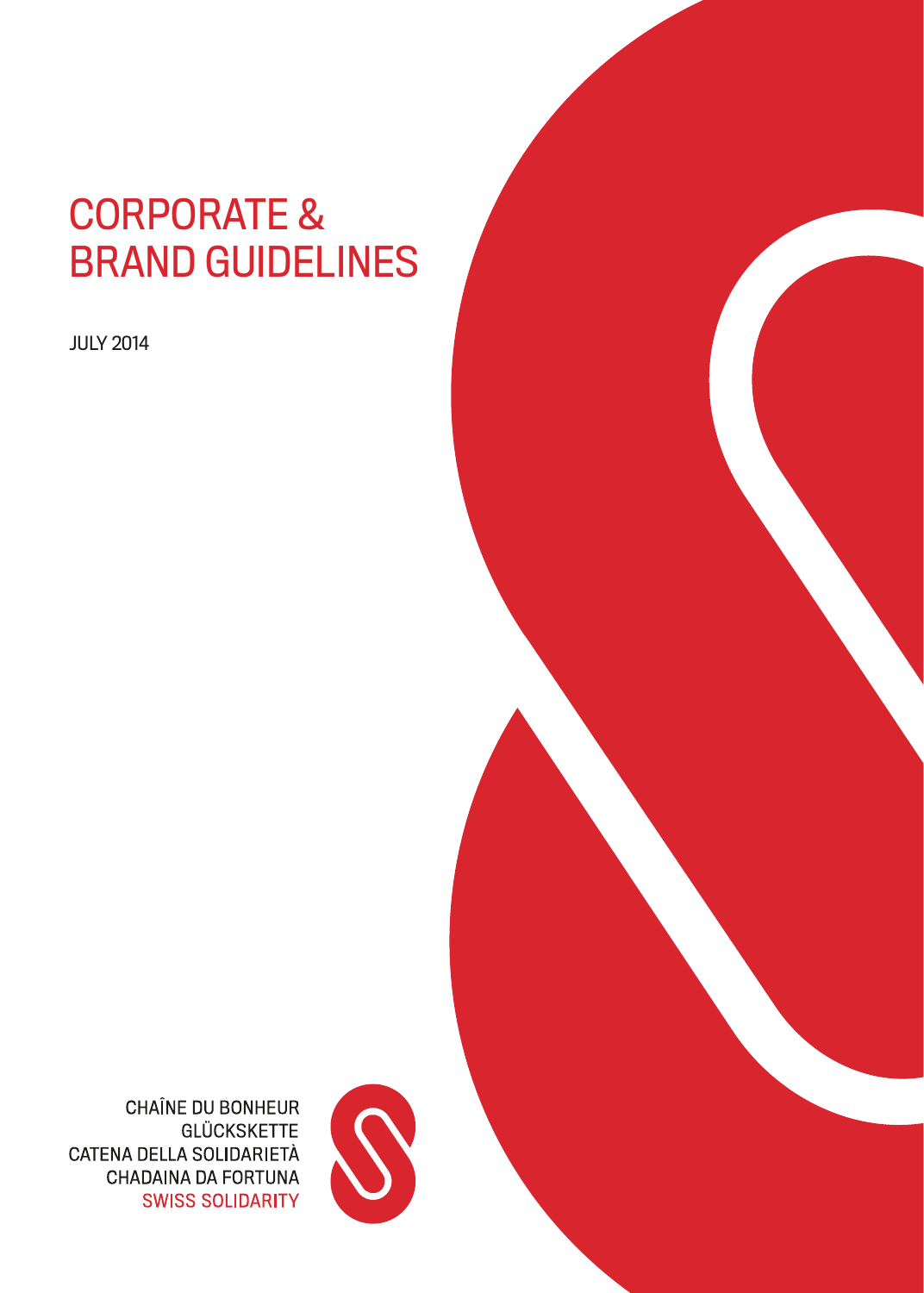## Table of contents

| CHO1. Colors                | 02 |
|-----------------------------|----|
| <b>Bases</b>                | 04 |
| CHO2. Typography            | 06 |
| Corporate font              | 07 |
| Print publication           | 08 |
| CHO <sub>3</sub> . The Logo | 10 |
| Logo                        | 11 |
| Logo construction           | 12 |
| Logotype construction       | 13 |
| Variants                    | 14 |
| Languages                   | 17 |
| <b>Uses</b>                 | 18 |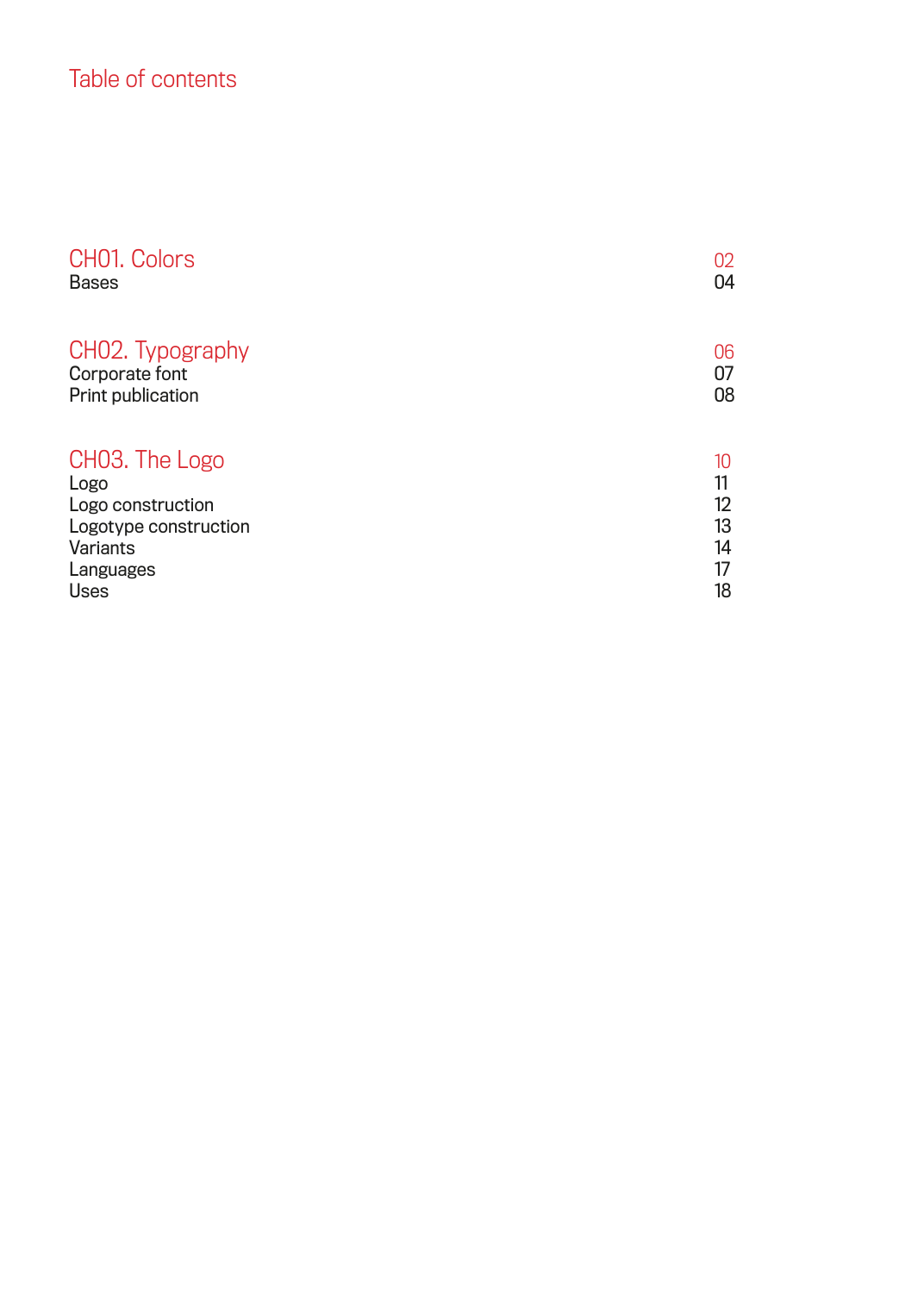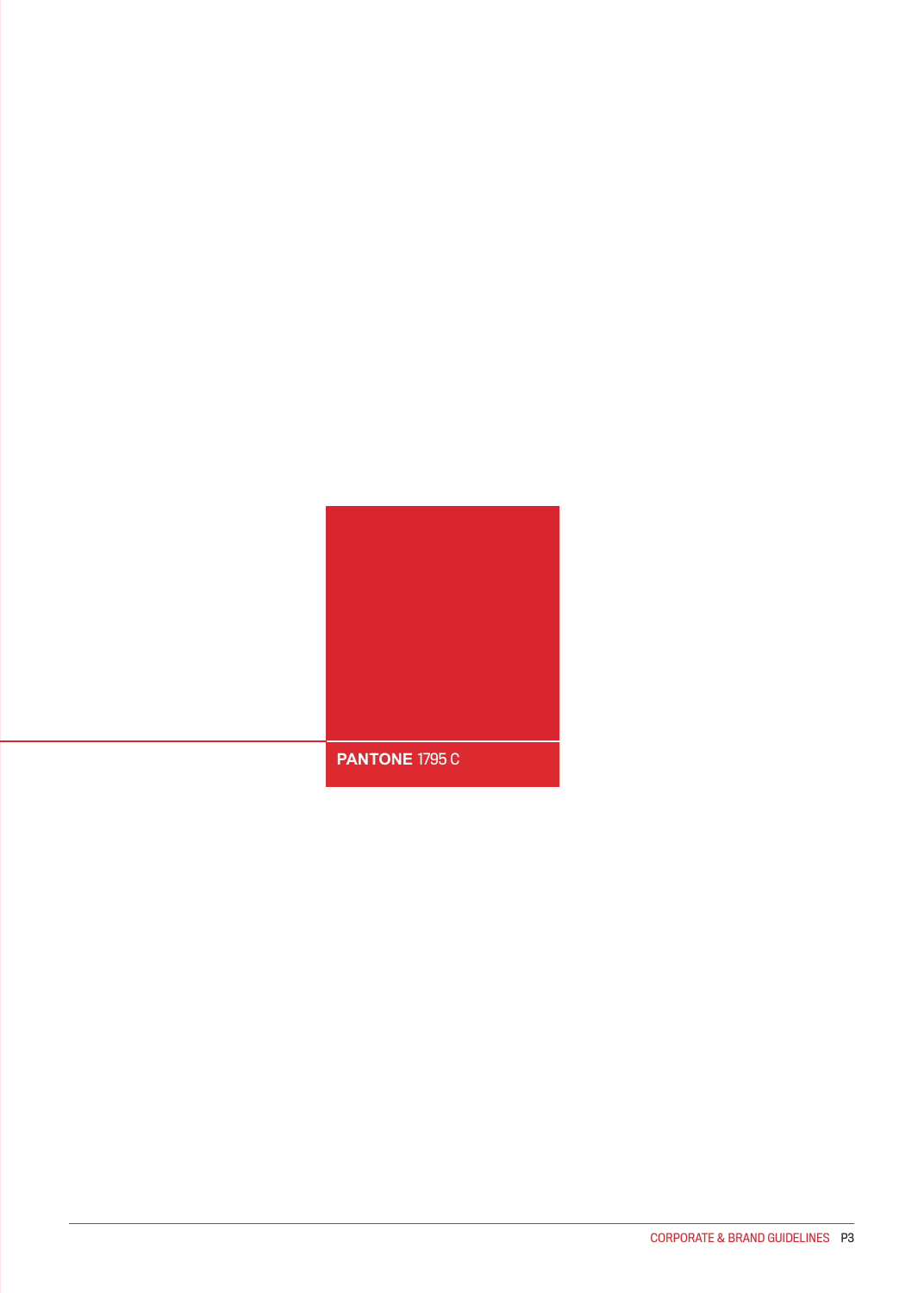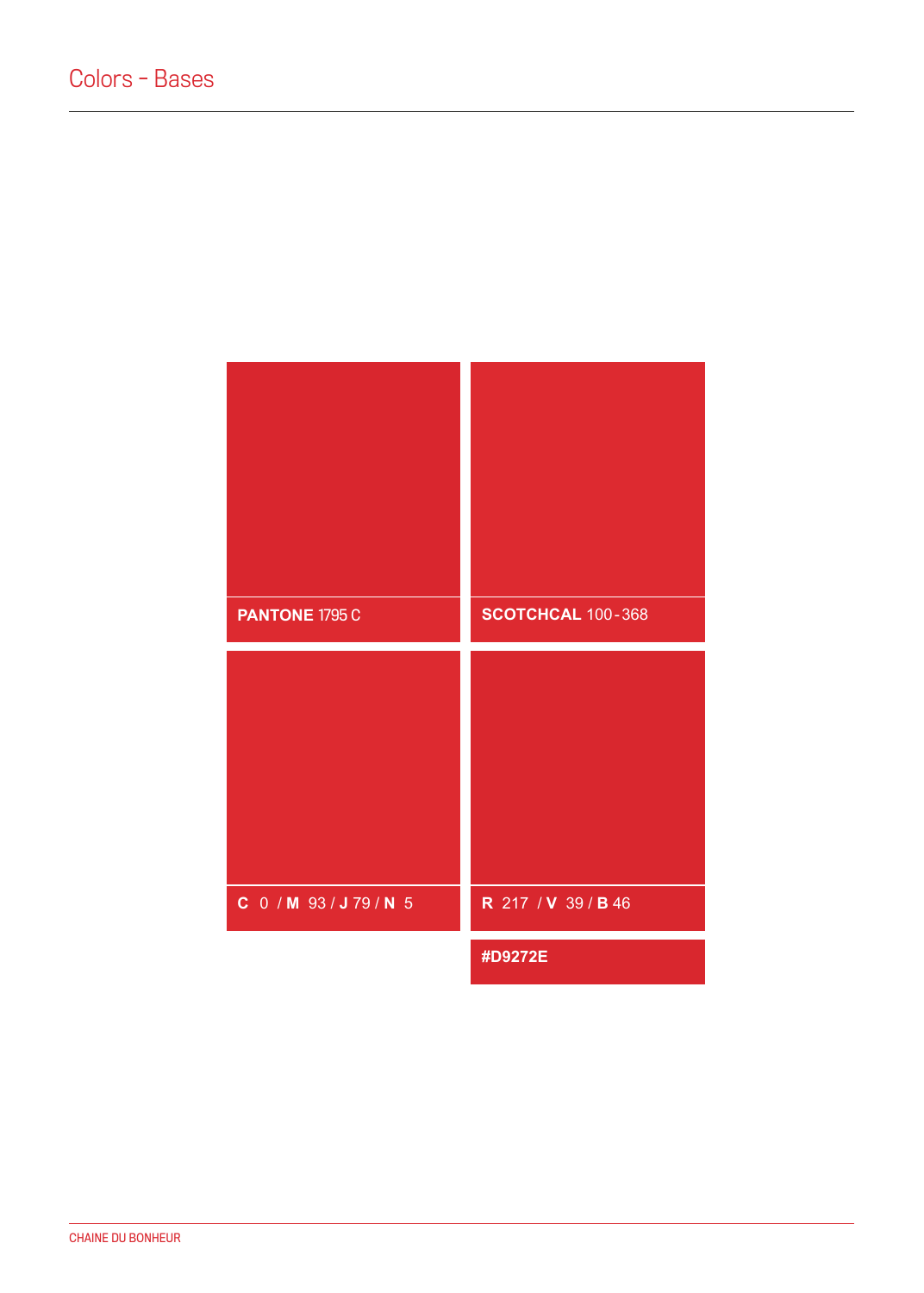|        | <b>NOIR 100%</b> |     | <b>RED</b> |
|--------|------------------|-----|------------|
| $90\%$ |                  | 90% |            |
| 80%    |                  | 80% |            |
| 70%    |                  | 70% |            |
| 60%    |                  | 60% |            |
| $50\%$ |                  | 50% |            |
| 40%    |                  | 40% |            |
| 20%    |                  | 20% |            |
| 10%    |                  | 10% |            |

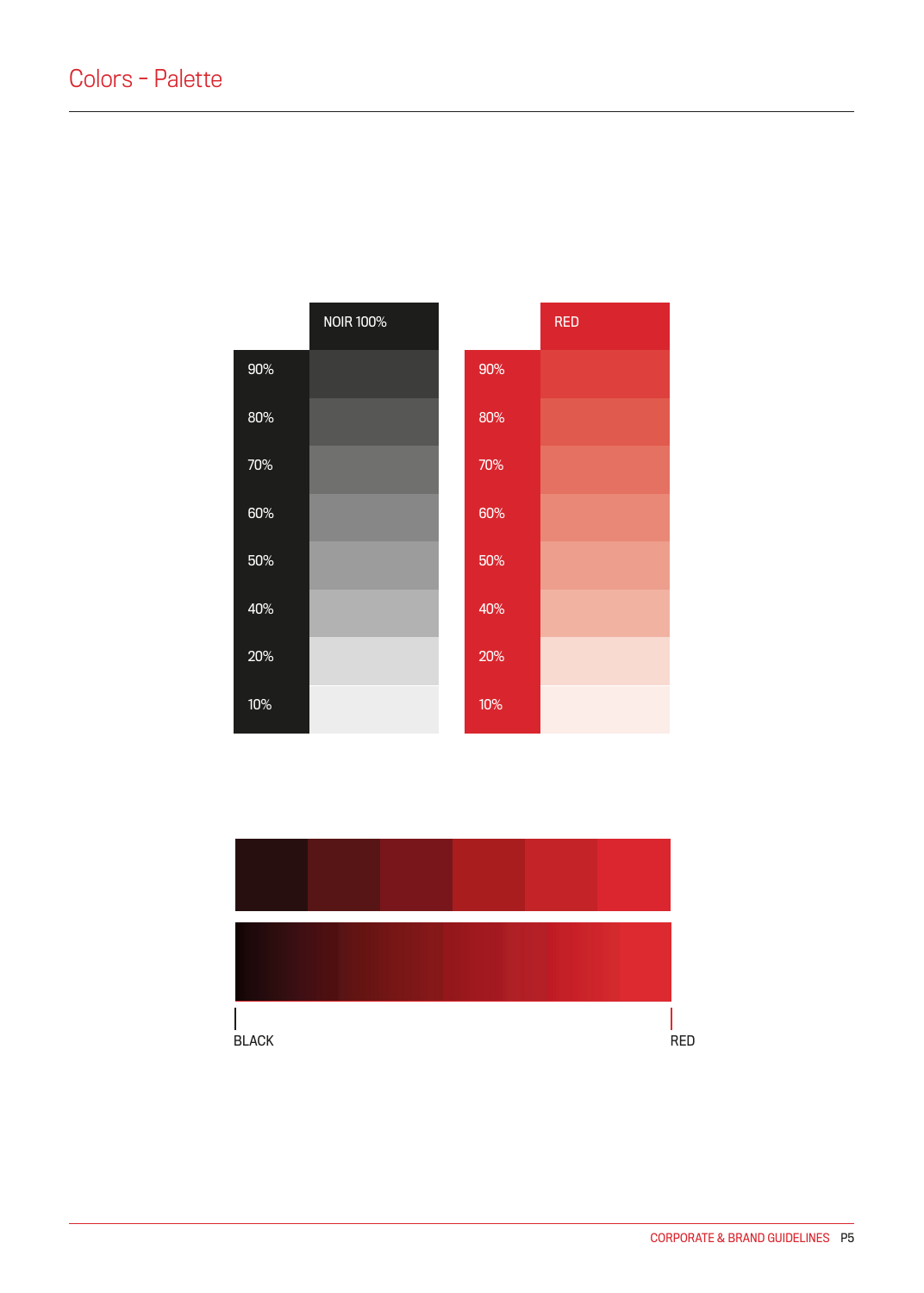## CH02. TYPOGRAPHY

Corporate font 07 Print publication

0 8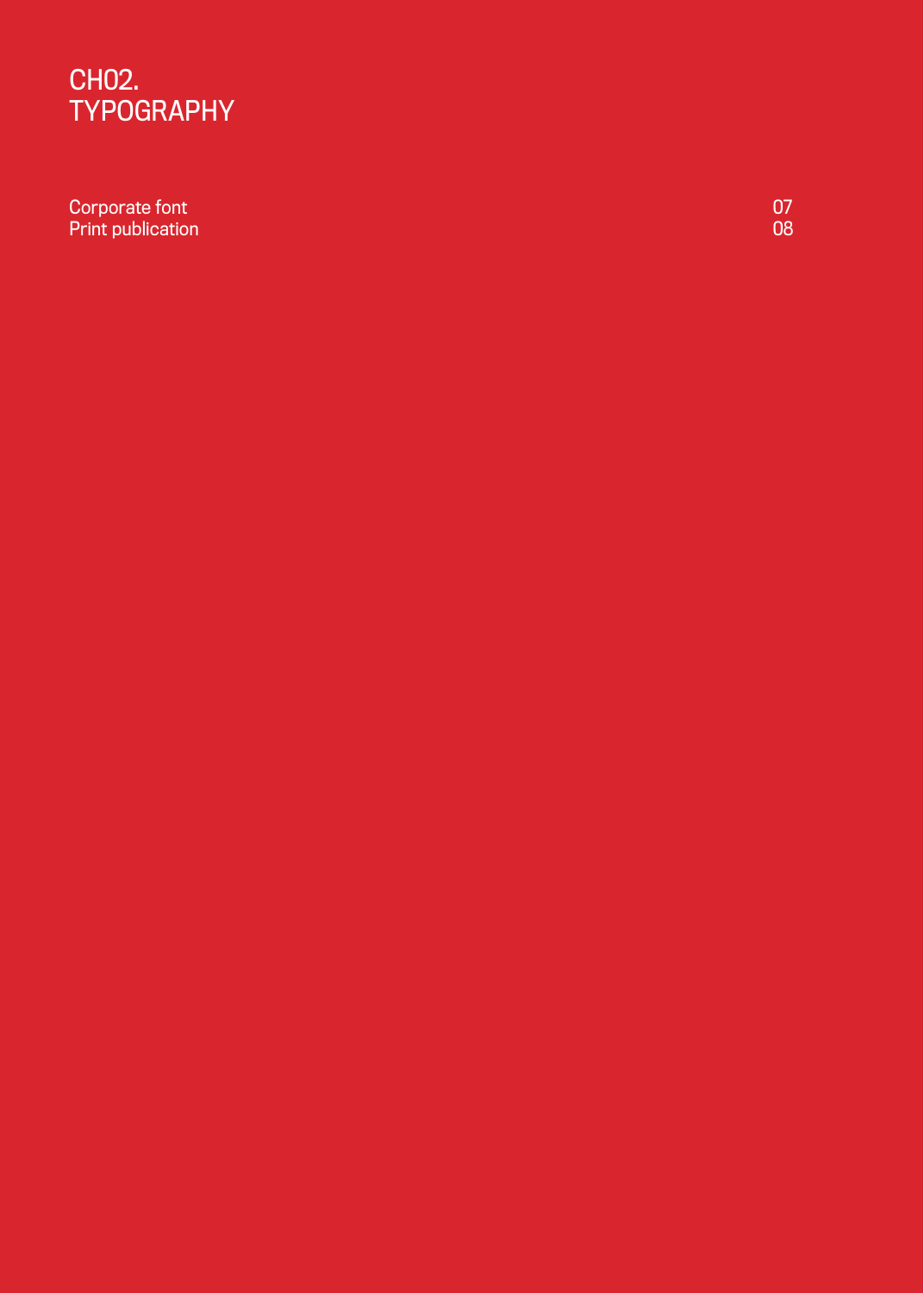# Titling GothicFB Narrow

## abcdefghijklmnopqrstuvwxyz ABCDEFGHIJKLMNOPQRSTUVWXYZ 0123456789@&?!\*

The font used for all applications other than office and electronic documents is «Titling GothicFB Narrow.»

Emphasis font for corporate are:

Light Chaîne du Bonheur <sup>Regular</sup> Chaîne du Bonheur **Bold Chaîne du Bonheur**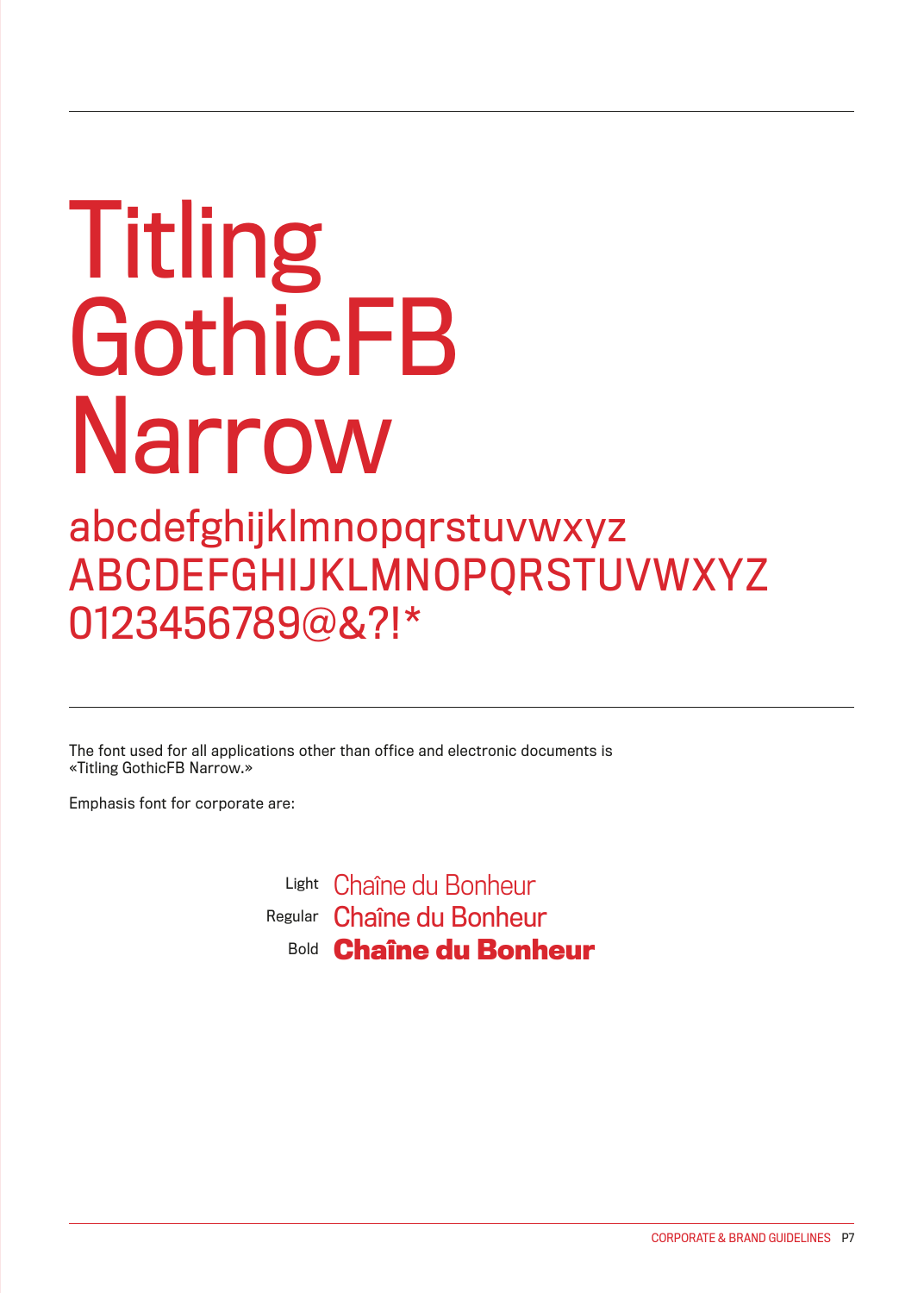#### TITI ING GOTHICFB NARROW

Emphasis font (Light, Regular and Bold) must be used according to its application to the various communication media. This font is used for printing documents produced such as stationery and communication supports and should be used whenever possible.

Examples: publications, billboards, signage, diverse literature, stationery, etc..

# AaBb**023** abcdefghijklmnopqrstuvwxyz ABCDEFGHIJKLMNOPQRSTU-VWXYZ 0123456789@&?!\*

## TITLE - 10pt to 16pt

### SUBTITLE - 8pt to 10pt

Facer possim assum est etiam processus dynamicus qui sequitur mutationem consuetudium, lectorum mirum est notare quam. Feugait nulla facilisi nam liber tempor cum soluta nobis eleifend option congue nihil. Ullamcorper suscipit lobortis nisl ut aliquip ex ea commodo.

### Body Texte - 10pt

Molestie consequat vel illum dolore eu feugiat nulla facilisis, at vero eros et accumsan! Demonstraverunt lectores legere; me lius quod ii legunt saepius. Typi non habent claritatem insitam est usus legentis in iis qui facit eorum claritatem Investigationes claritas.

#### Body Texte - 9pt

Molestie consequat vel illum dolore eu feugiat nulla facilisis, at vero eros et accumsan! Demonstraverunt lectores legere; me lius quod ii legunt saepius. Typi non habent claritatem insitam est usus legentis in iis qui facit eorum claritatem Investigationes claritas.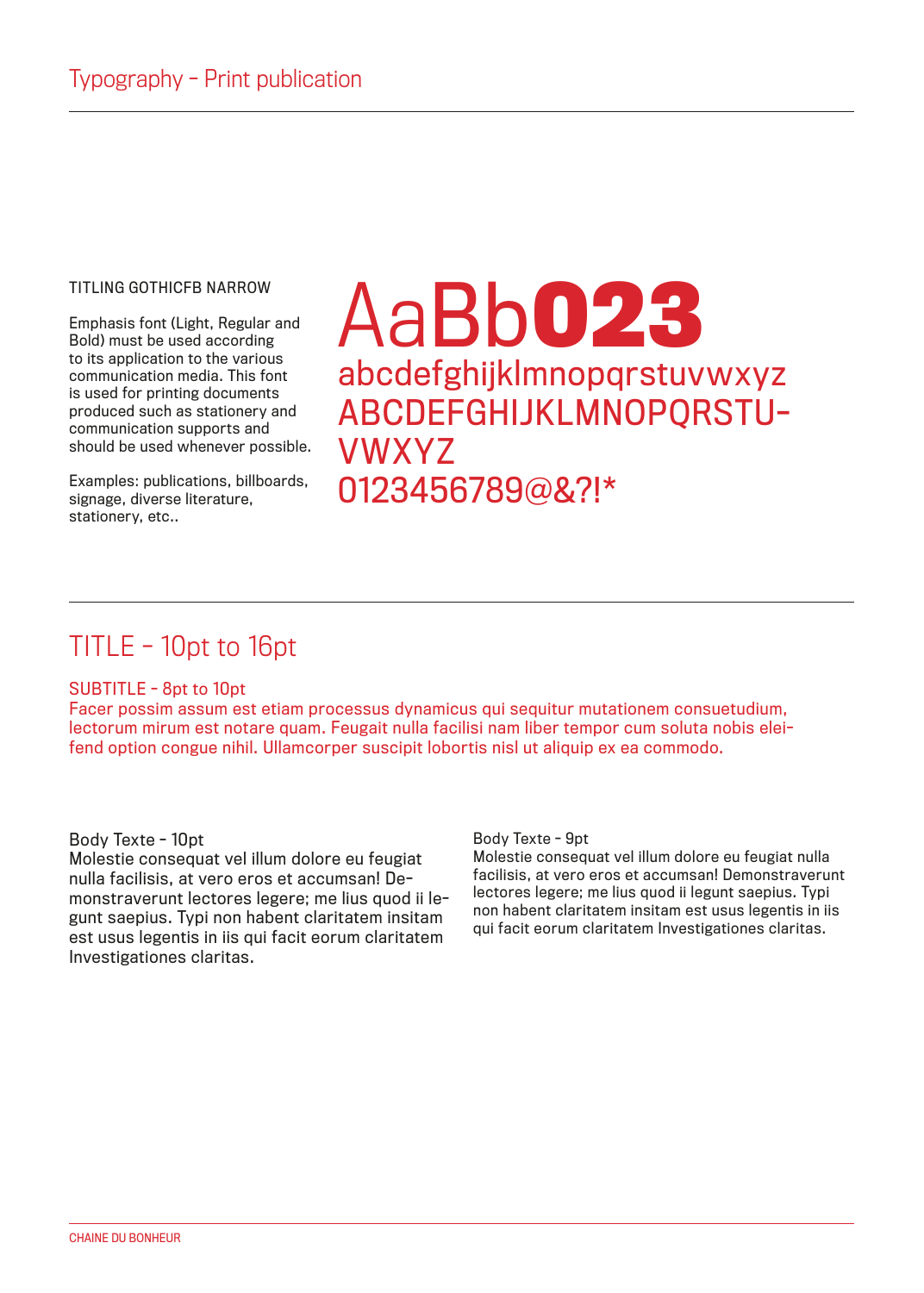## CH03. THE LOGO

| Logo                  |    |
|-----------------------|----|
| Logo construction     |    |
| Logotype construction | 13 |
| <b>Variants</b>       | 14 |
| Languages             |    |
| <b>Uses</b>           |    |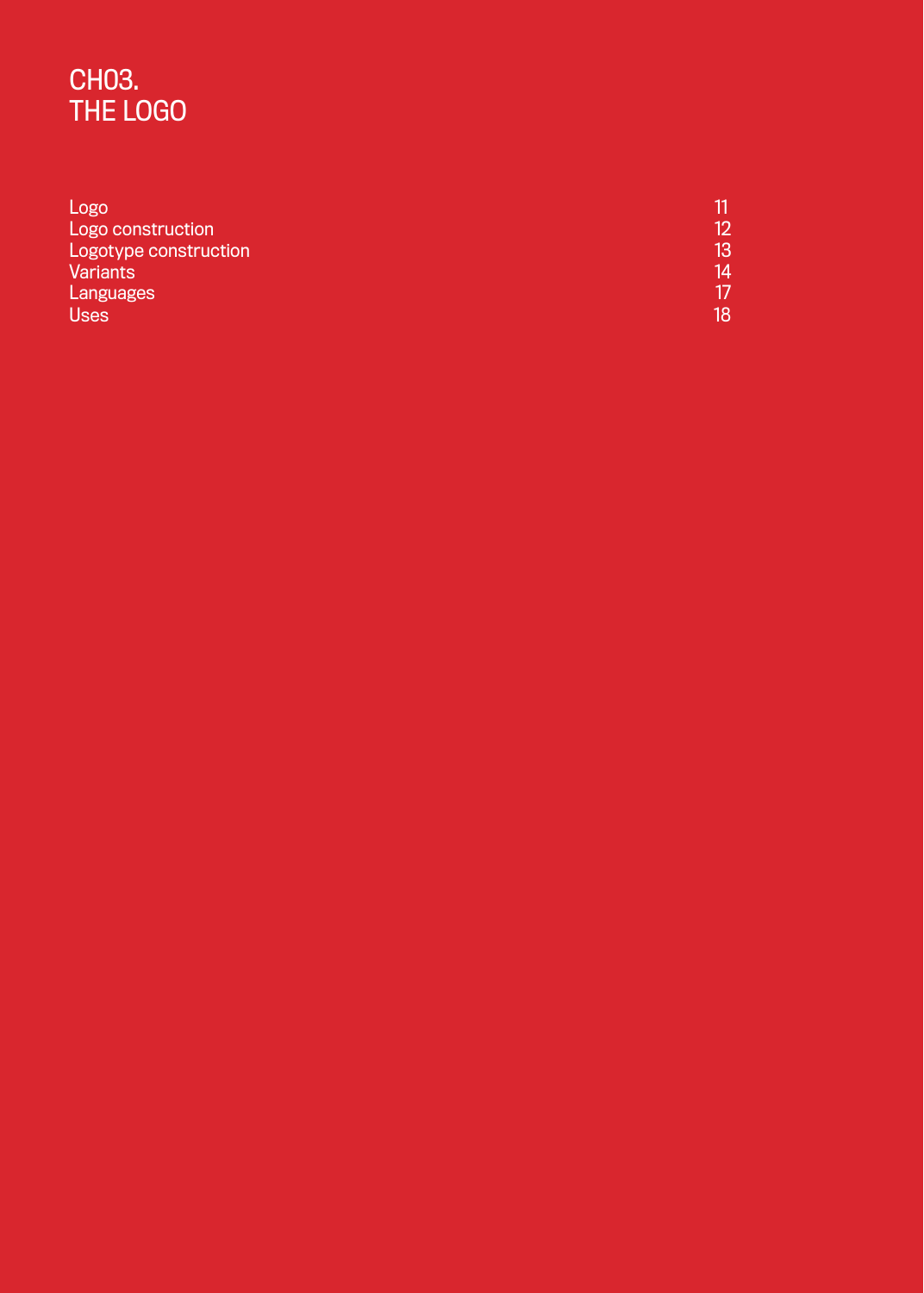

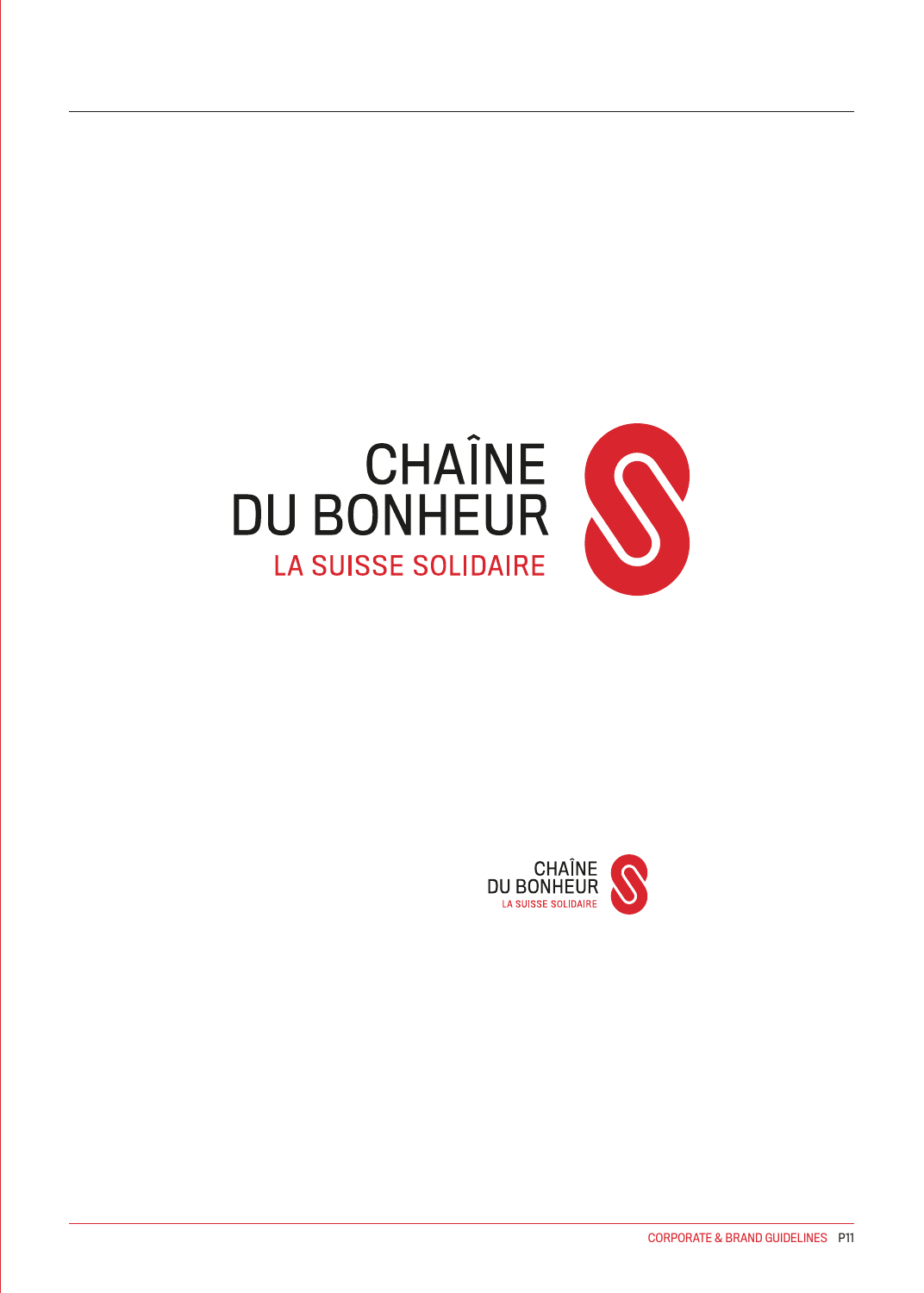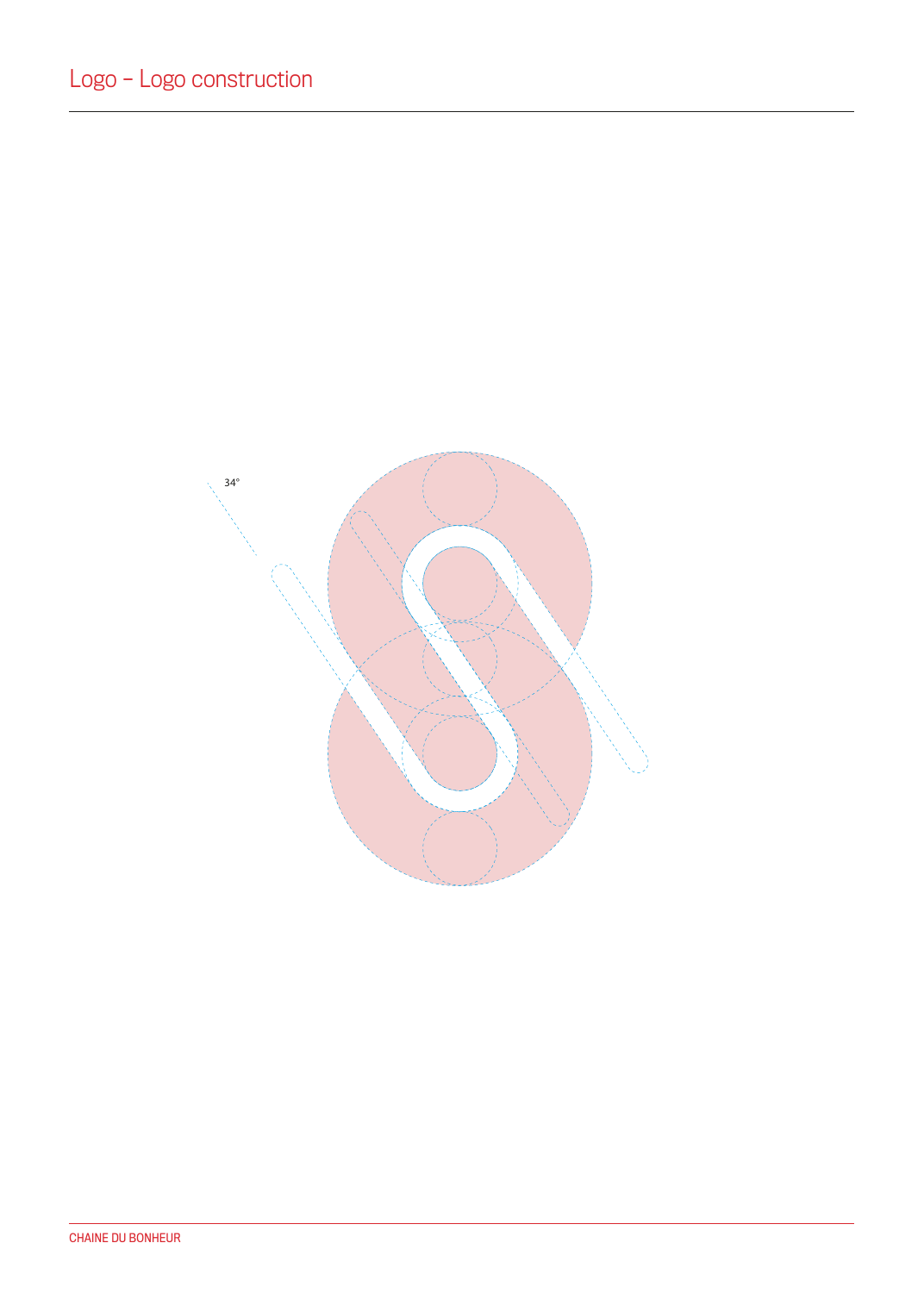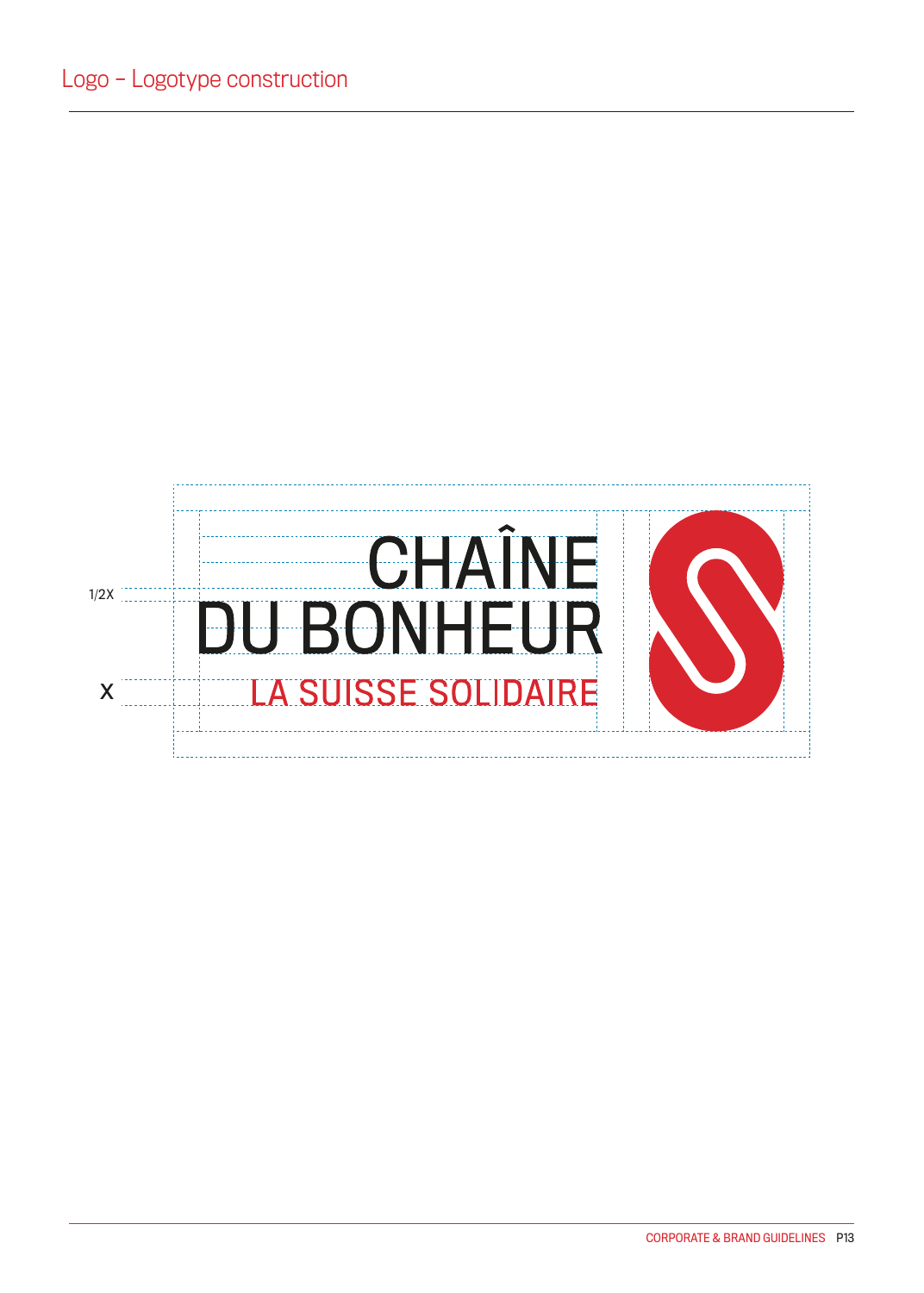The logo is available in the following formats:

Illustrator CS3 Illustrator EPS Version 8 JPG PNG

**CMYK** RGB **Pantone** Black – White

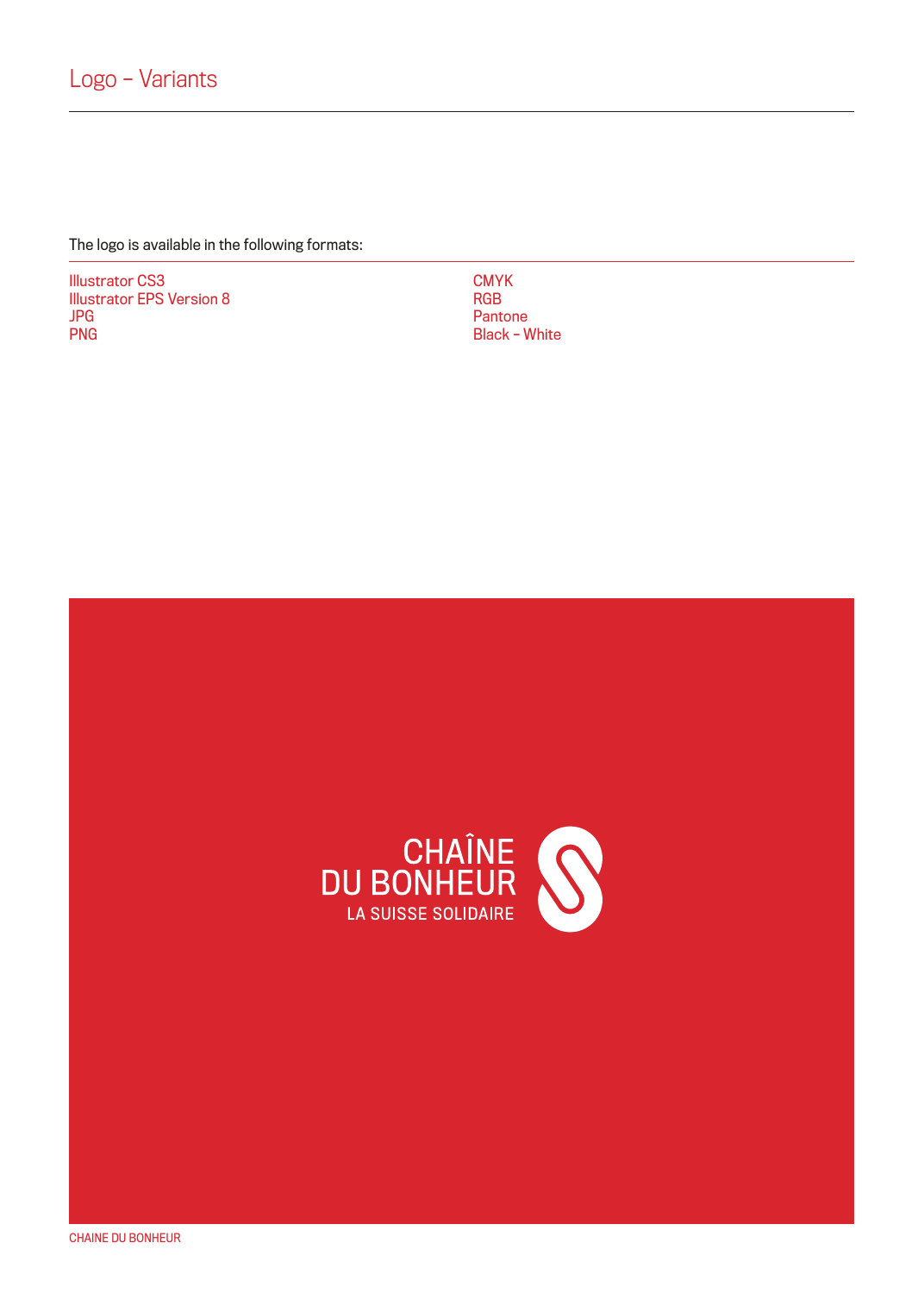Black



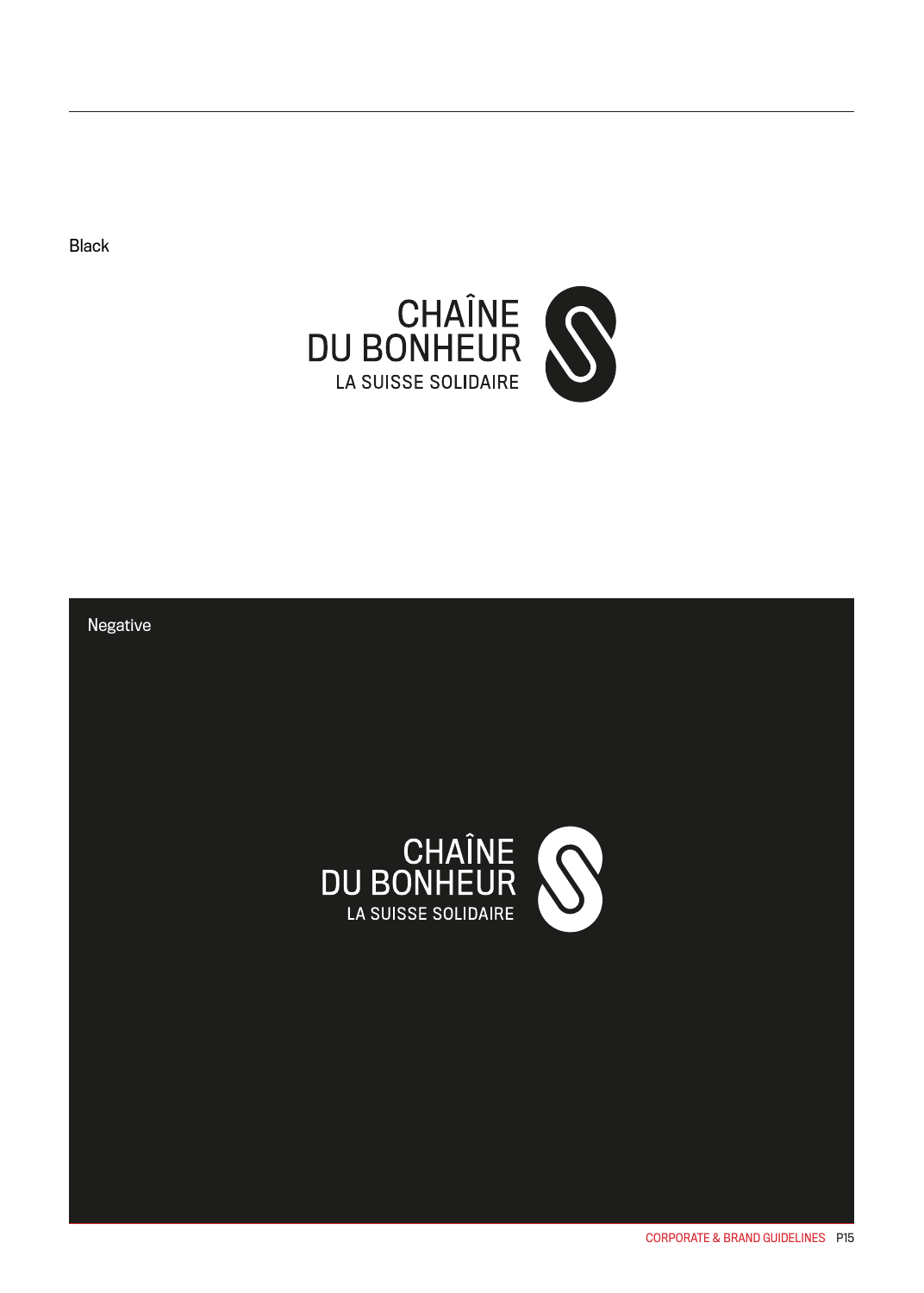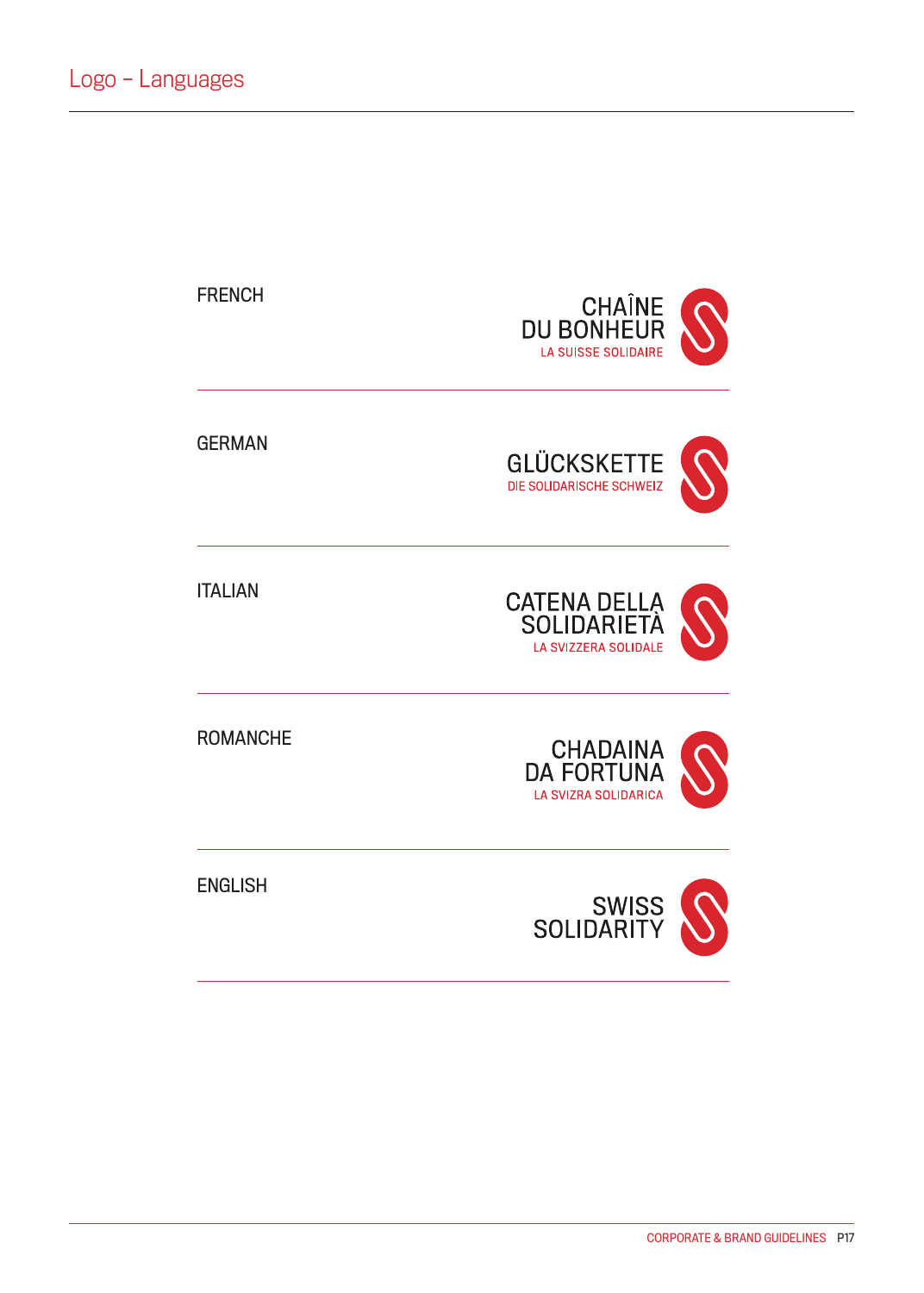

100% White background Color Logo

Red corporate background Negative Logo

**CHAÎNE**<br>DU BONHEUR<br>LA SUISSE SOLIDAIRE





41% to 100% Black background Negative Logo

41% to 100% Black background Negative Logo